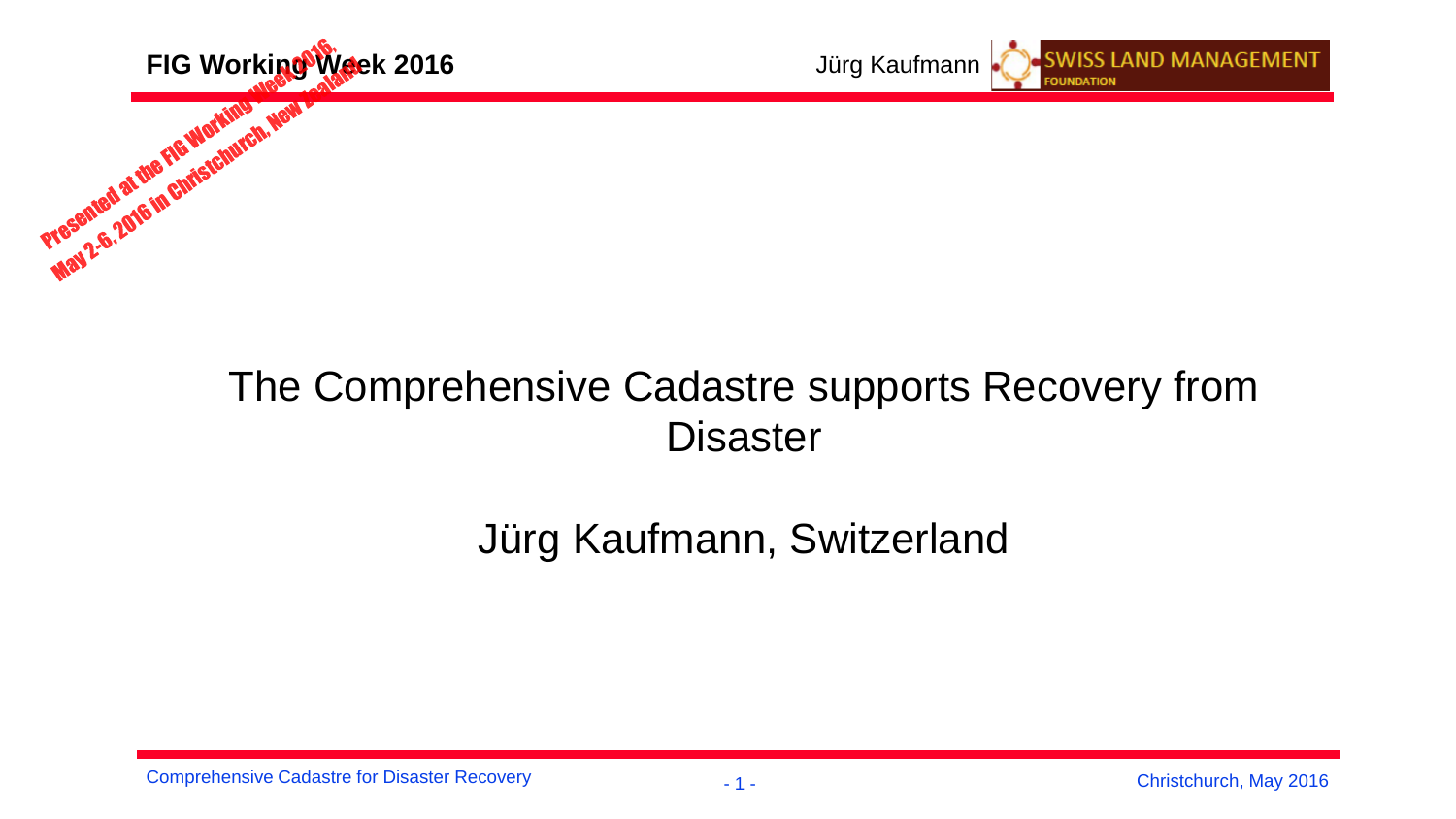

# **Agenda** DISASTERS HAPPEN

WHAT IS A COMPREHENSIVE CADASTRE?

# STRUCTURE OF THE COMPREHENSIVE CADASTRE

PRECONDITIONS FOR THE COMPREHENSIVE CADASTRE

# STEPS TO IMPLEMENT A COMPREHENSIVE CADASTRE SUCCESSFULLY

THE COMPREHENSIVE CADASTRE SUPPORTS DISASTER **RECOVERY**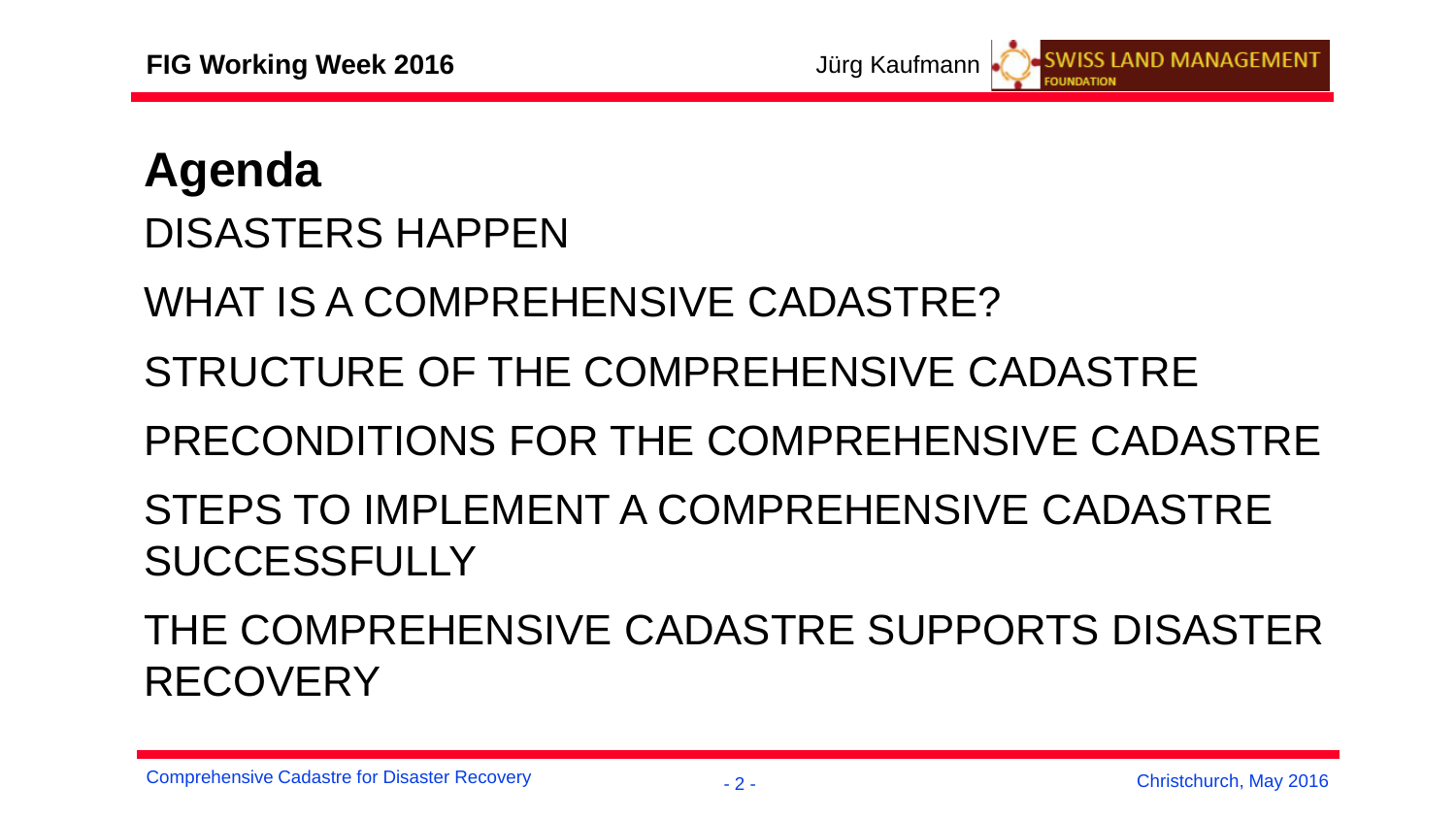#### **FIG Working Week 2016 Jürg Kaufmann**

## DISASTERS HAPPEN AND CREATE TREMENDOUS DAMAGE



**SWISS LAND MANAGEMENT**<br>FOUNDATION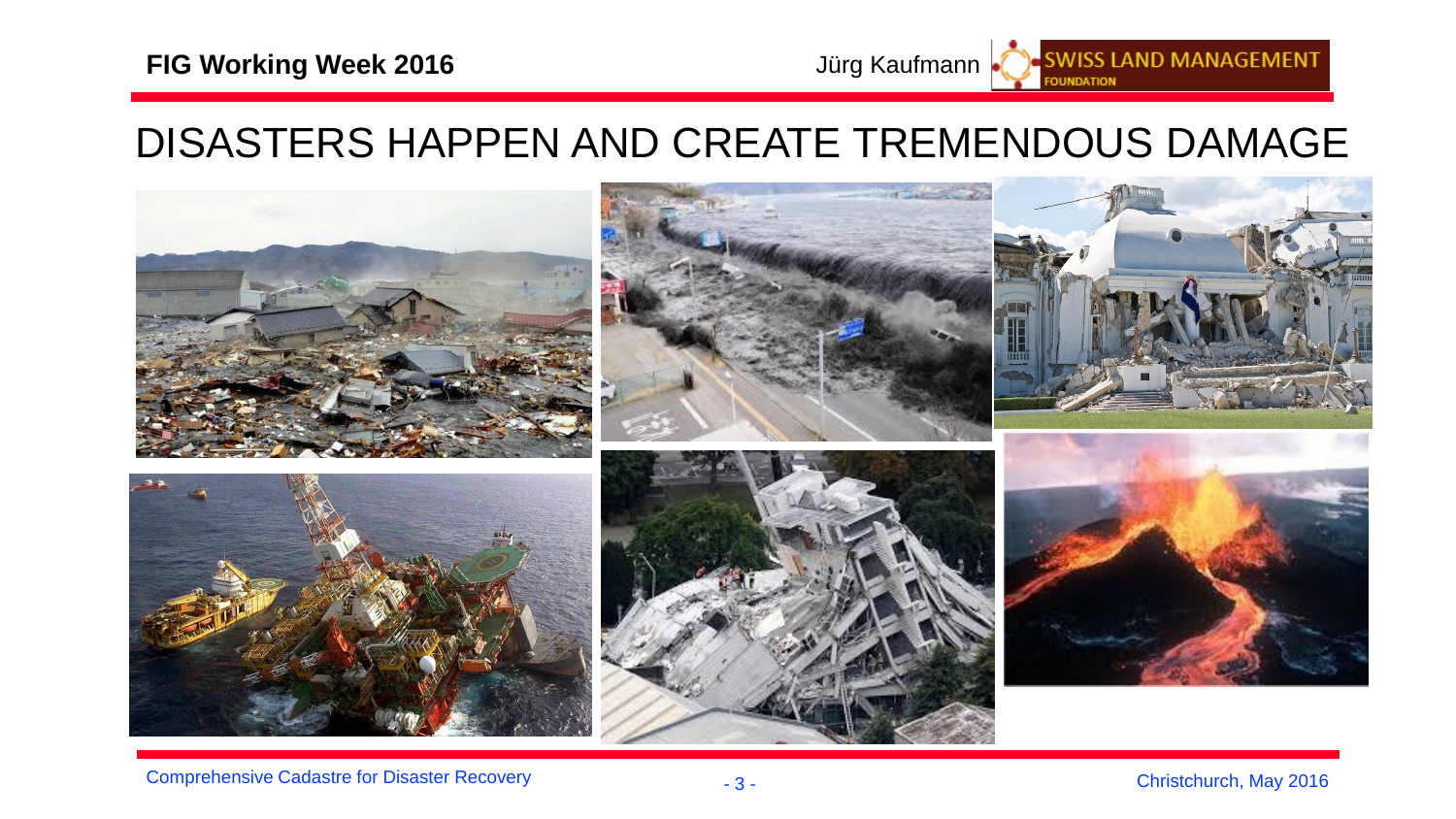## THE 6 STATEMENTS OF CADASTRE 2014

- Statement 1 Cadastre 2014 will show the complete legal situation in land, including public rights and restrictions.
- Statement 2 The separation between maps and registers will be abolished.
- Statement 3 Cadastre Mapping will be dead long live modelling
- Statement 4 Paper and Pencil Cadastre will have gone.
- Statement 5 Cadastre 2014 will be highly privatized! Public and private sector working closely together.
- Statement 6 Cadastre 2014 will be cost recovering.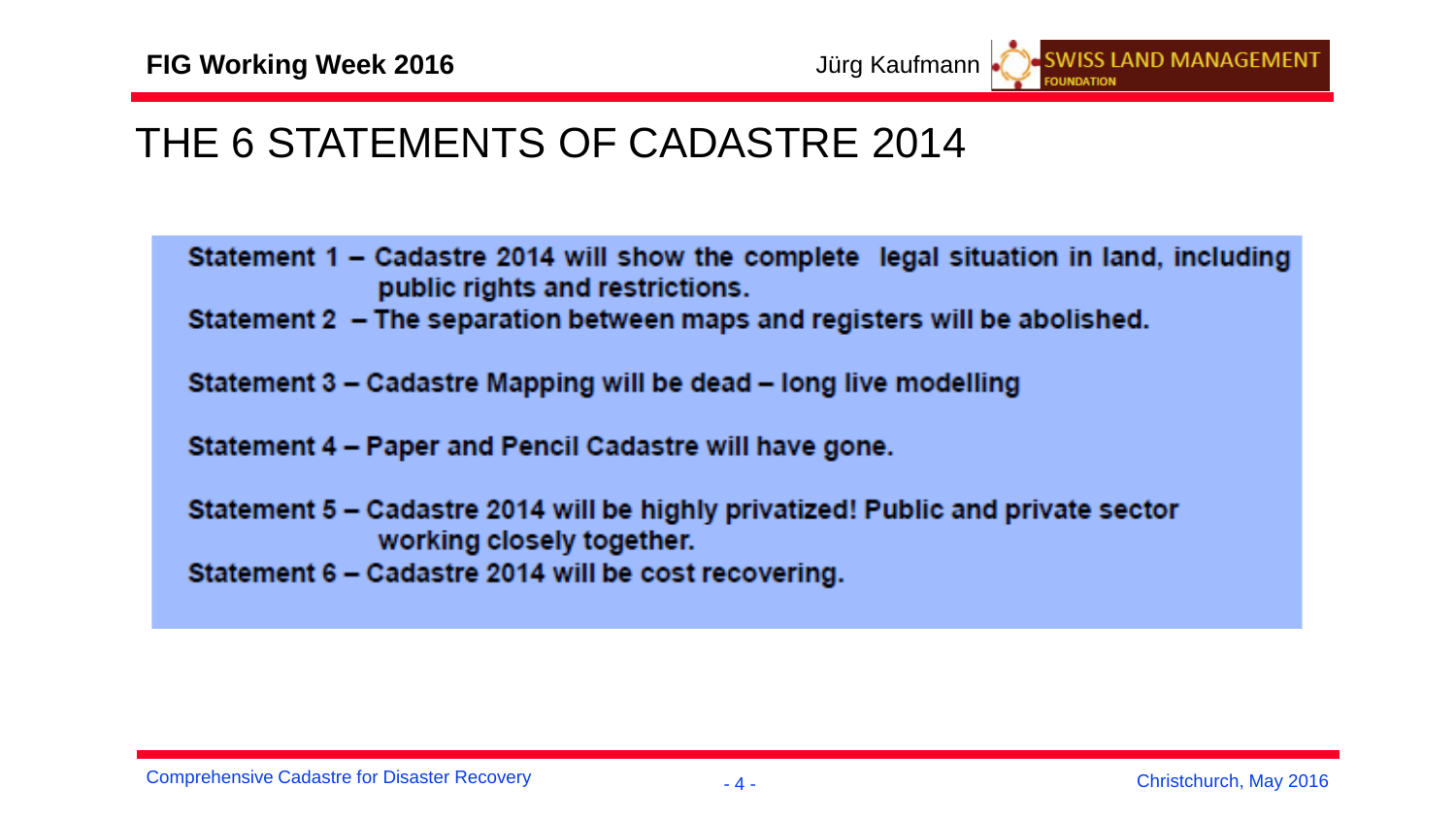

#### **Statement 1 on Cadastre 2014** Cadastre 2014 will show the complete Comment: legal situation of land, including public rights and restrictions!



The population of the world is growing. The consumption of land is increasing. The absolute control of the individual or of legal entities of land is increasingly being restricted by public interest. To provide security of the land tenure, all facts about land must be made obvious by the cadastral system of the future.

A new thema-**Consequences:** tic model is necessary. Surveyors must take into consideration public law.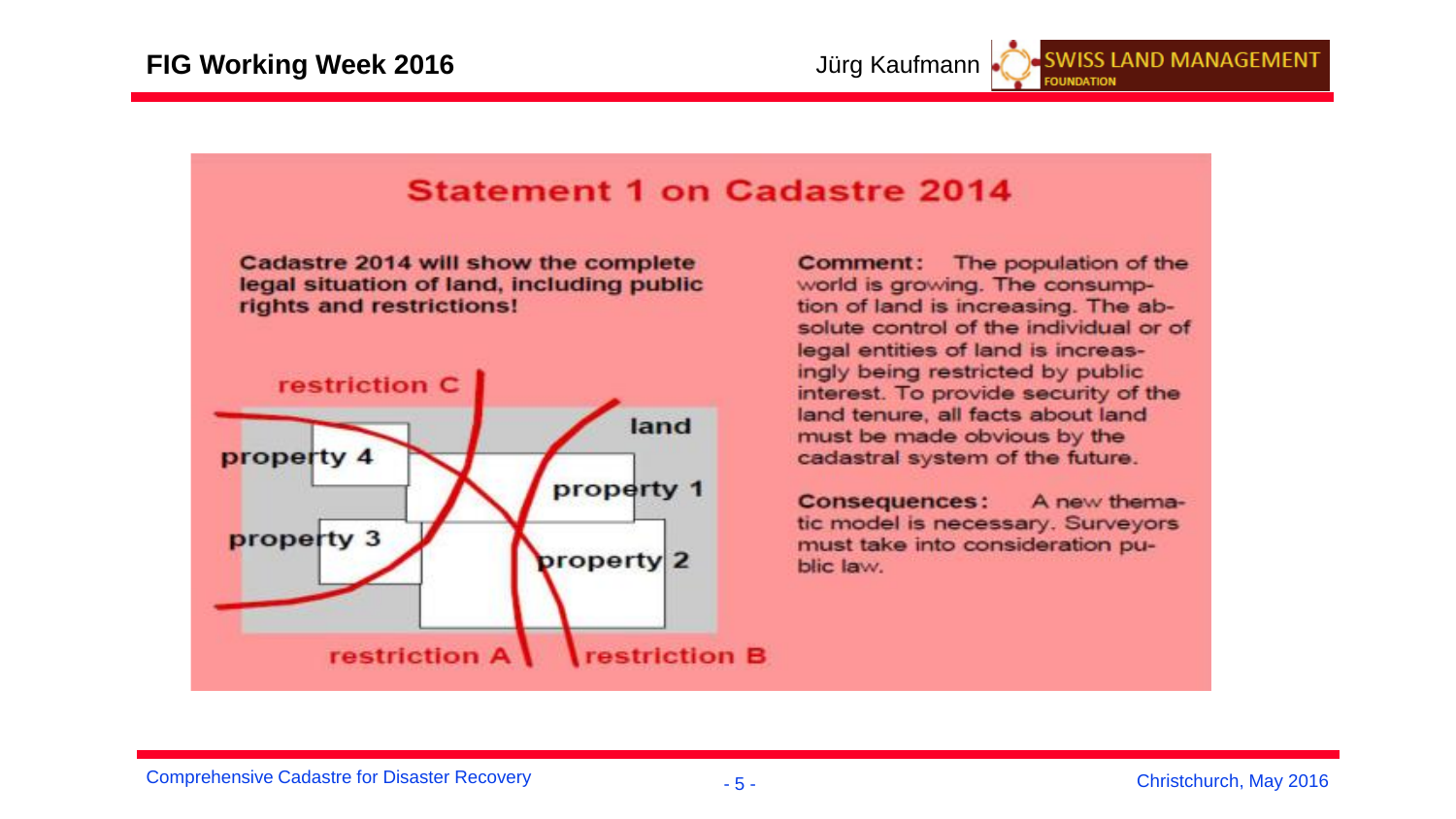

**SWISS LAND MANAGEMENT** 

**OUNDATION**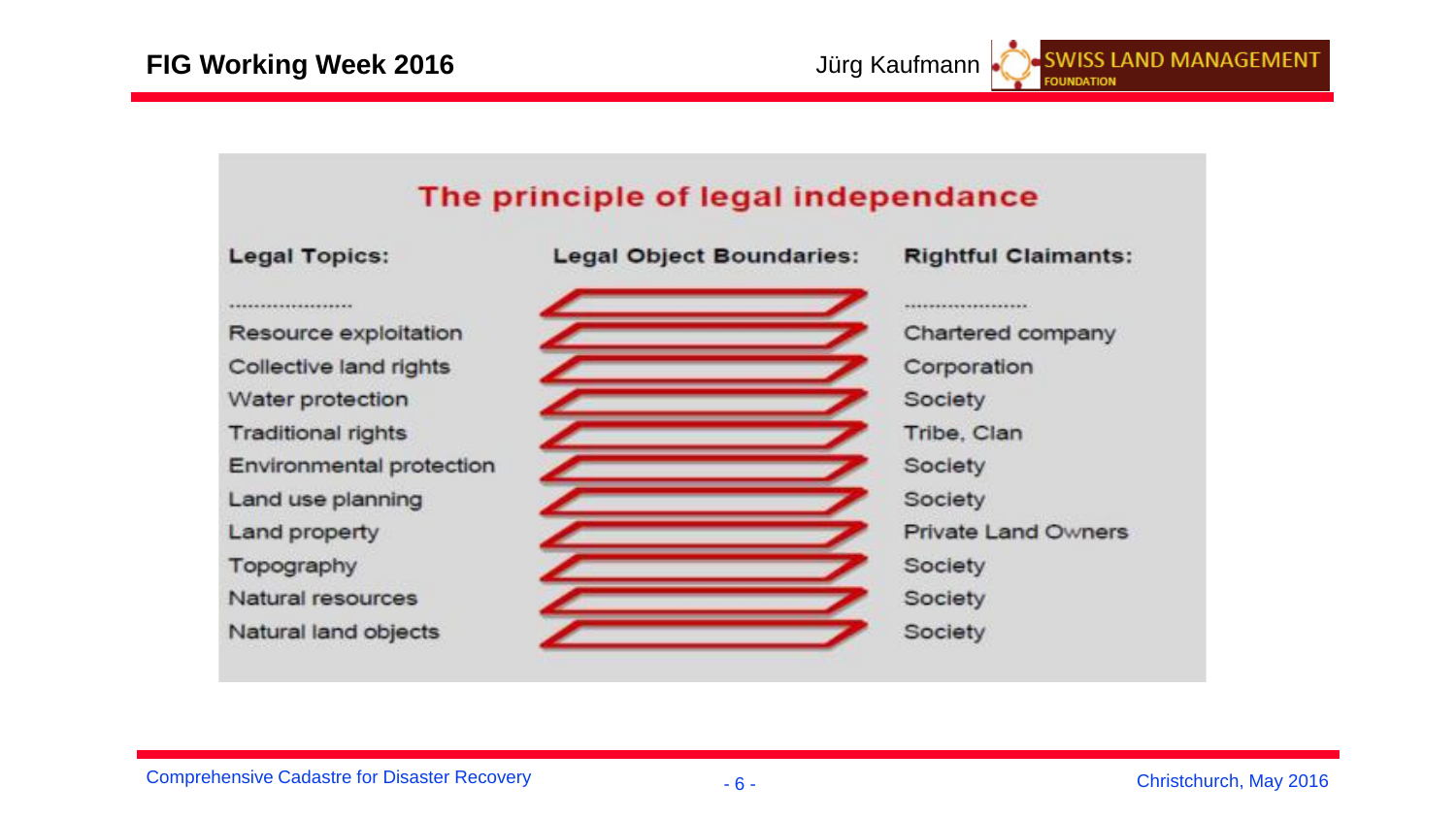#### **FIG Working Week 2016 Jürg Kaufmann**

### Determination of relations between land objects



Shape  $2$  = natural hazard zone  $1,2$  and 1,2,3 in natural hazard zone

Shape 1 = Land parcel 2003 arithmetically determined parts of parcel: Shape  $3 =$  groundwater protection zone  $1,3$  and 1,2,3 in groundwater protection zone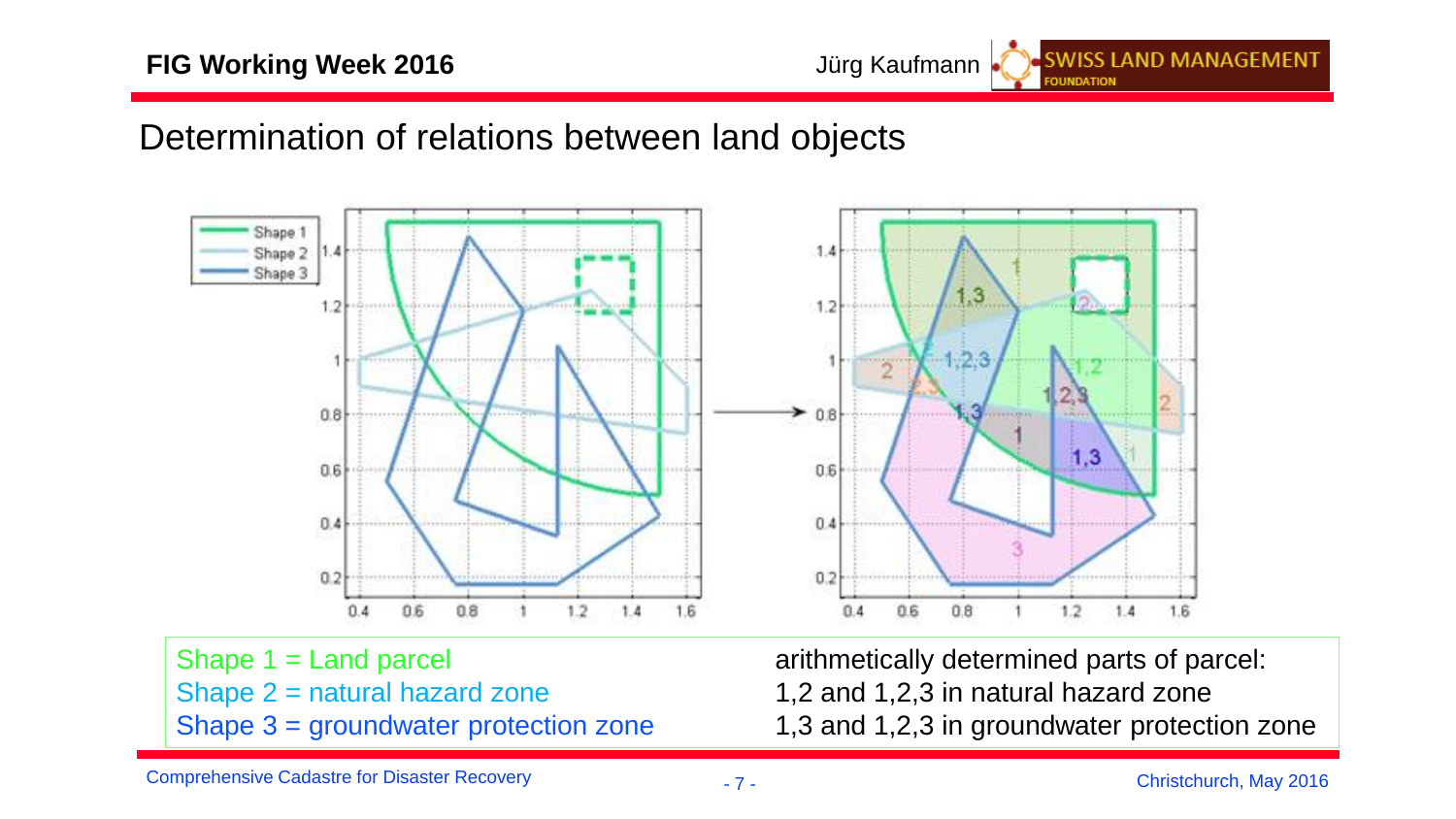Switzerland: Content of the Ordinance on The Cadastre of public-right Restrictions of the Landownership

| <b>Section 1:</b>  | <b>General provisions</b>           |
|--------------------|-------------------------------------|
| <b>Section 2:</b>  | <b>Content and Information</b>      |
| <b>Section 3:</b>  | <b>Inclusion into the Cadastre</b>  |
| <b>Section 4:</b>  | <b>Forms of Access</b>              |
| <b>Section 5:</b>  | <b>Authentification</b>             |
| <b>Section 6:</b>  | <b>Function as official gazette</b> |
| <b>Section 7:</b>  | <b>Organization</b>                 |
| <b>Section 8:</b>  | <b>Financing</b>                    |
| <b>Section 9:</b>  | <b>Participation</b>                |
| <b>Section 10:</b> | <b>Final Provisions</b>             |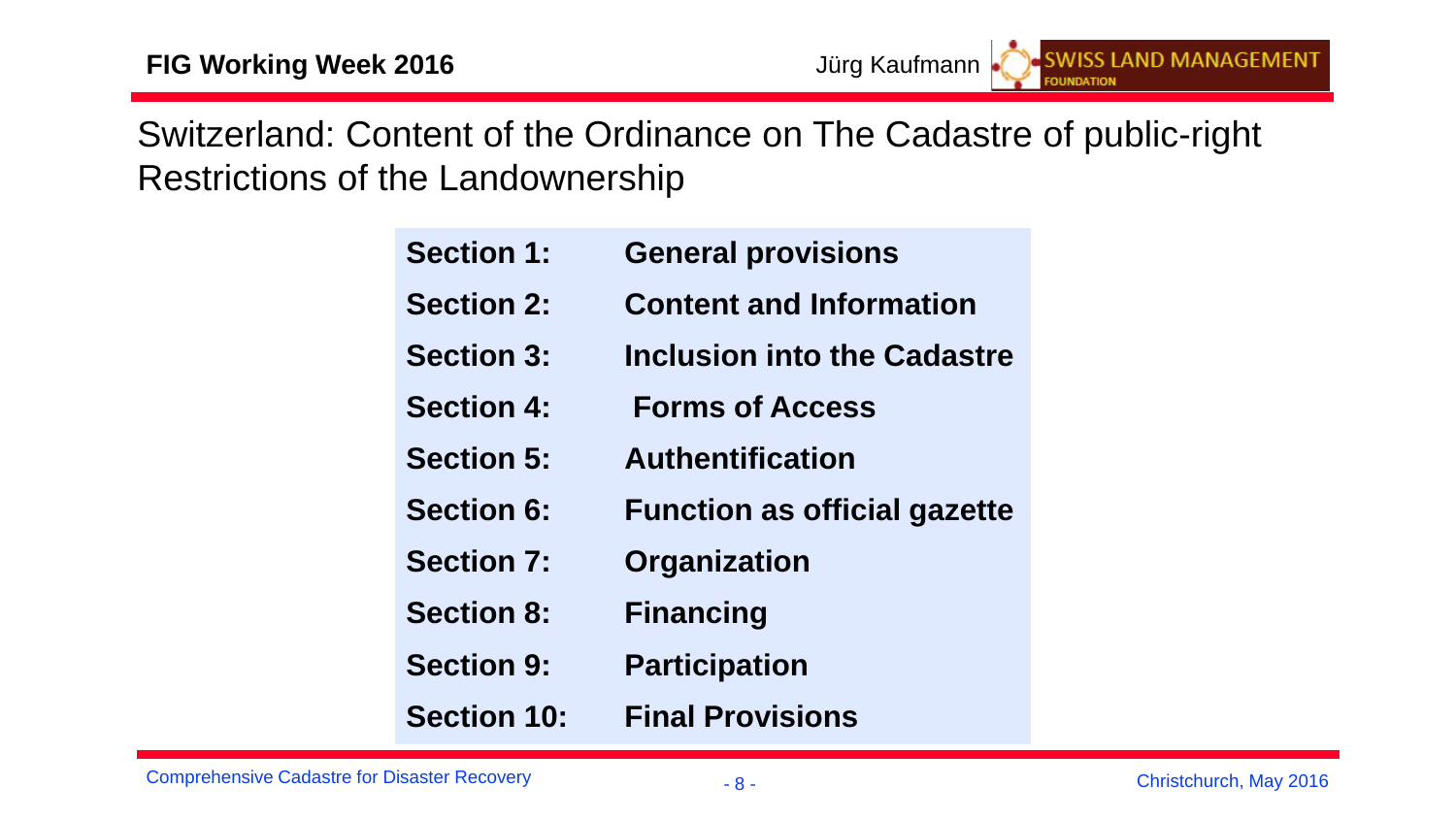Switzerland Cadastre on Public.Law Restrictions (PLR-Cadastre)

#### **Art. 16 Subject matter and form**

1 The Cadastre of public-law restrictions shall contain public-law restrictions on landownership rights which, in accordance with the provisions of the Civil Code, are not part of the Land Register.

2 The Federal Council determines which official geodata under federal legislation are entered in the Cadastre of public-law restrictions.

3 The cantons may define additional official geodata of proprietary nature that must be recorded in the Cadastre of public-law restrictions.

4 The Cadastre of public-law restrictions shall be made available in electronic form either online or by any other method.

5 The Federal Council shall determine the minimum requirements with regard to the organisation, management, data harmonisation, methods and processes for the Cadastre of public-law restrictions.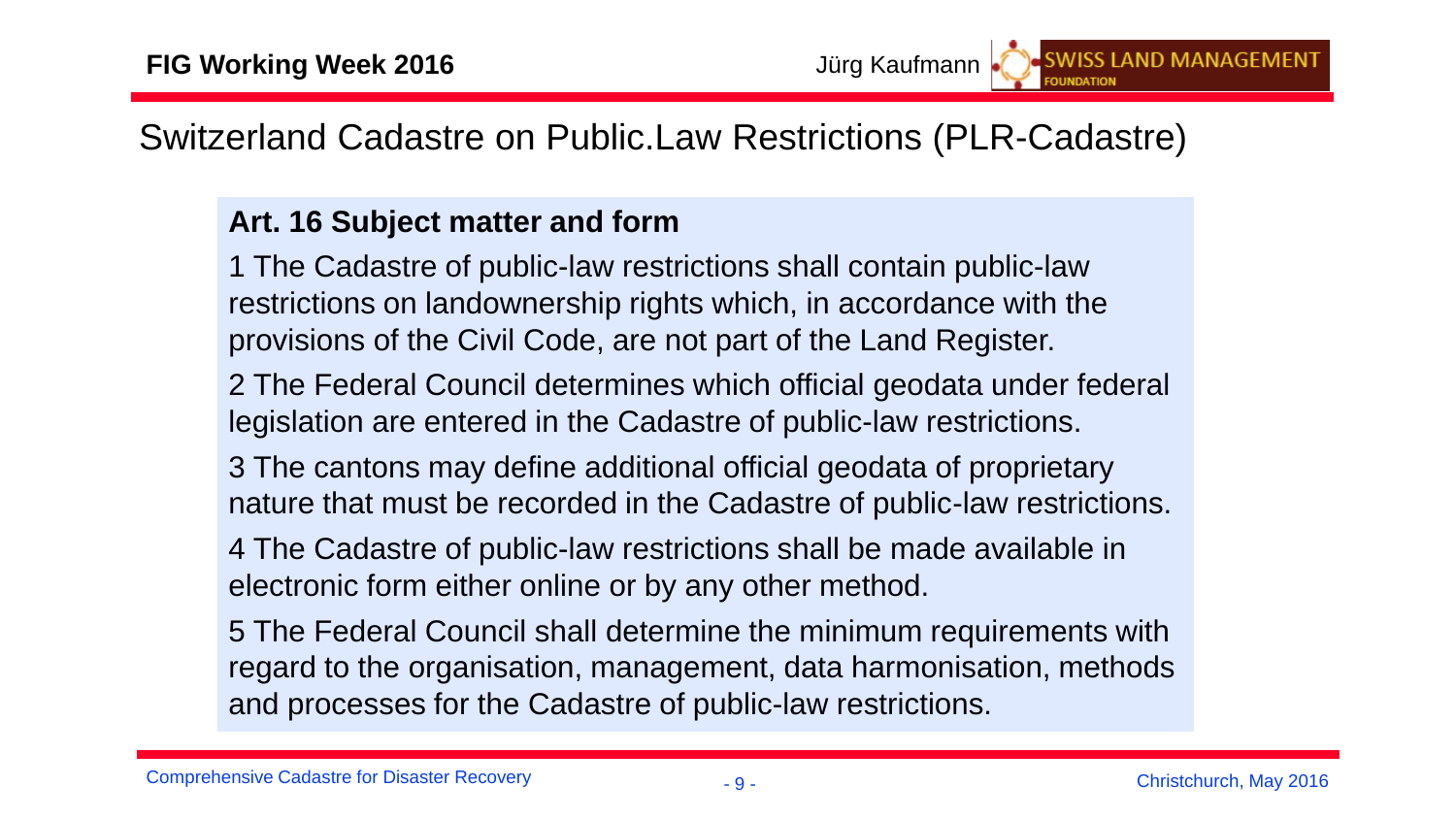## Data modeling for the Comprehensive Cadastre

### Statement 3 on Cadastre 2014



The Cadastral mapping will be dead! Long live modelling!

Comment: Maps have always been models, but the available technology did not allow for the use of these models in a flexible manner. So in mapping flexibility had to be brought in by different scales. Different scales had to be represented by different data models

Modern technology allows the creation of maps of different scales and registers in different forms from the the same data model

In 2014 there will be no **Consequences** draftmen and cartographers in the domain of cadastre.

**SWISS LAND MANAGEMENT**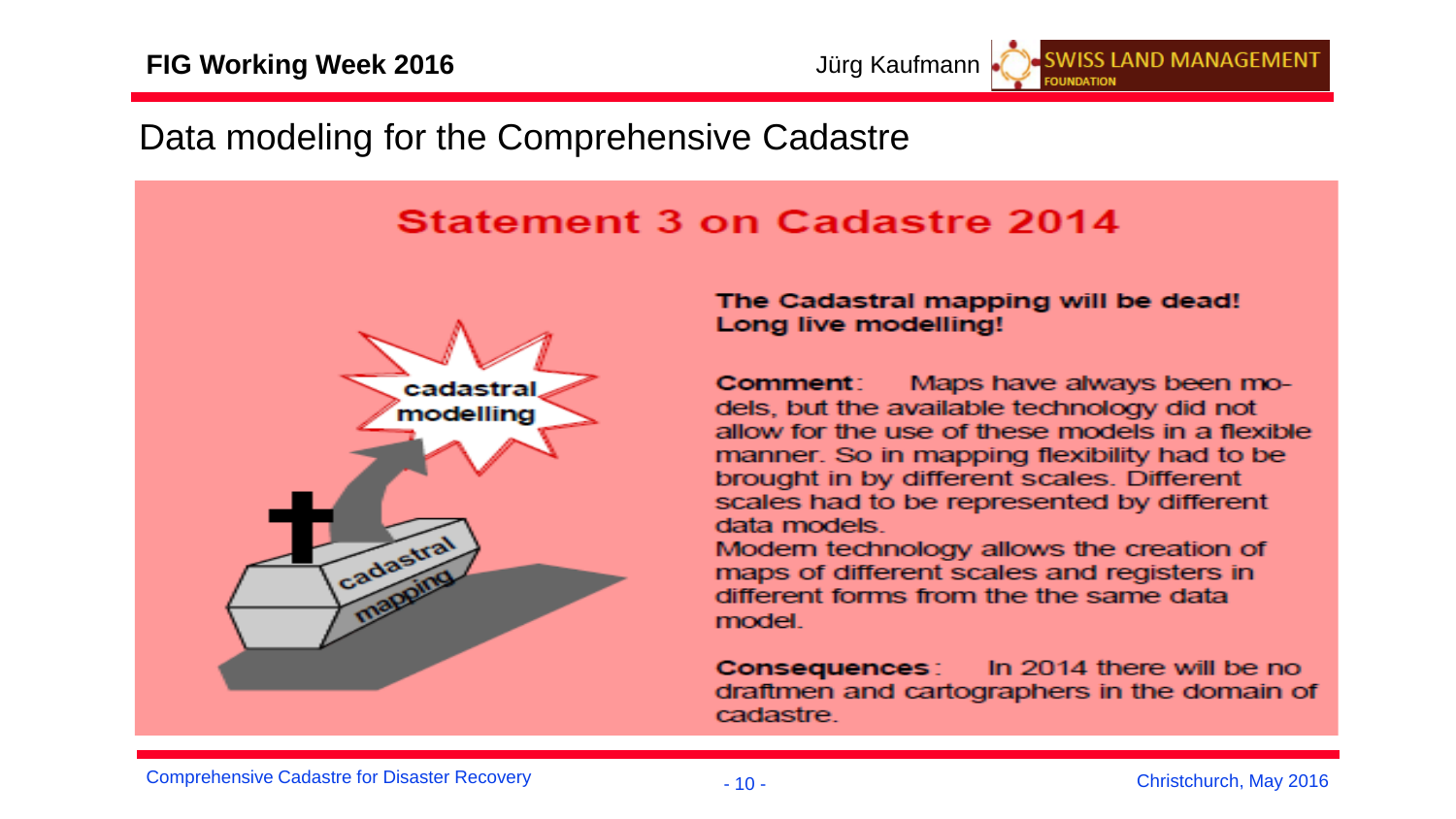#### **FIG Working Week 2016 Jürg Kaufmann**

**SWISS LAND MANAGEMENT FOUNDATION** 

Procedures for the Definition of legal Arrangements



Comprehensive Cadastre for Disaster Recovery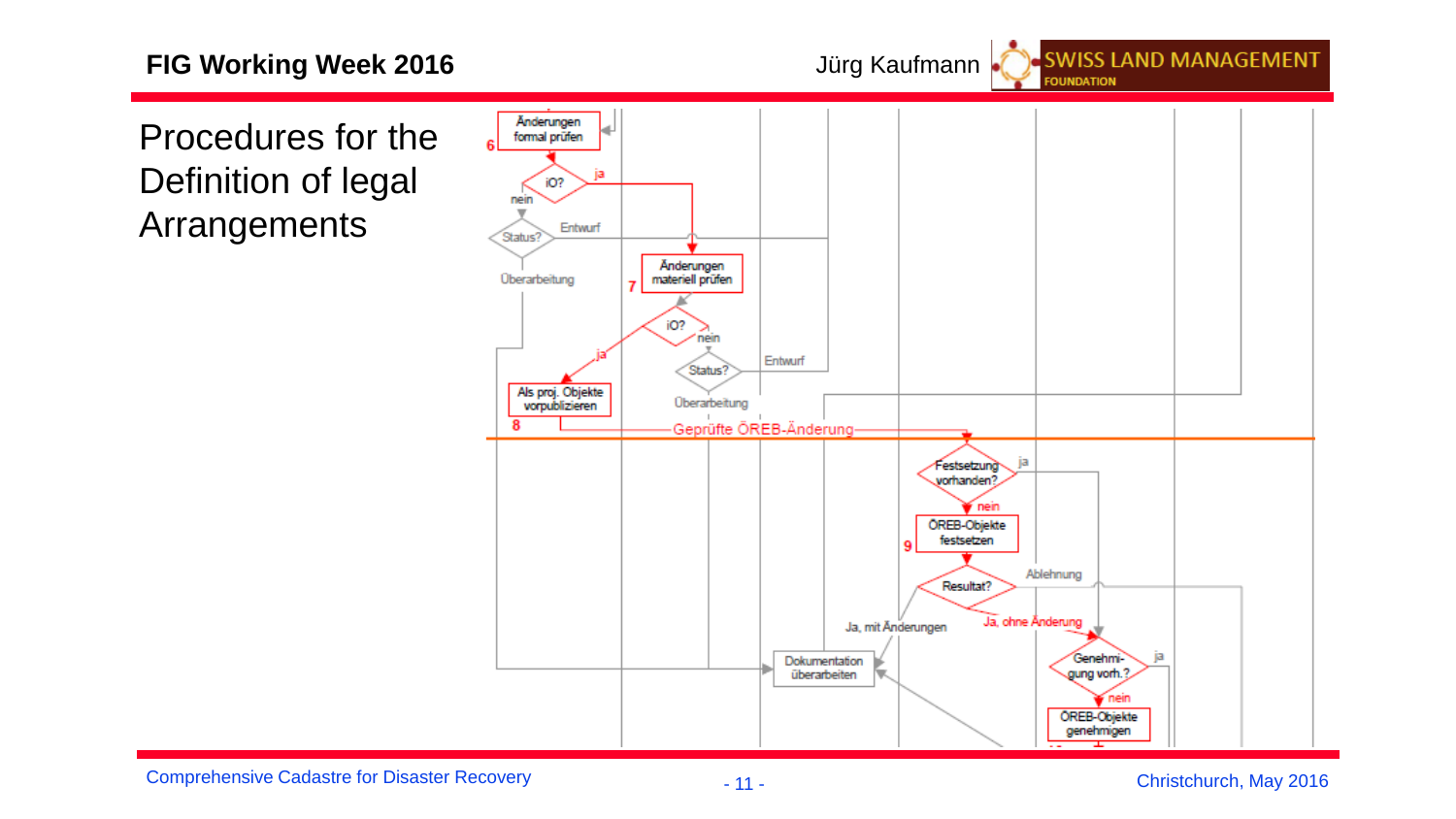## Switzerland GeoApp: A modern Web-Application approach

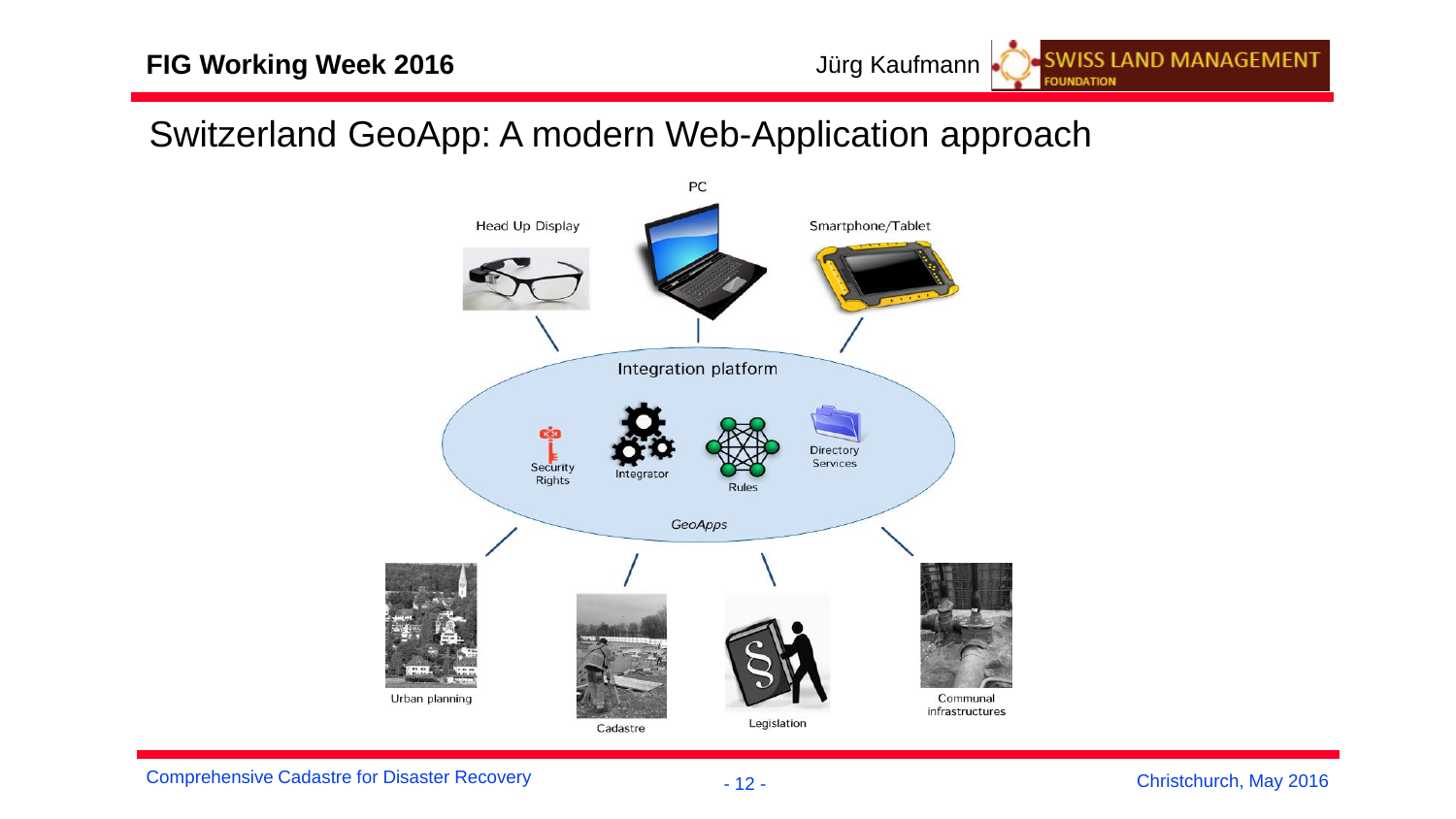Summary: 9 steps to achieve a Comprehensive Cadastre

- **1. Introduce the possibility for the CC in your legal framework**
- **2. Develop a short enactment on the CC**
- **3. Introduce data and representation modeling as mandatory**
- **4. Determine a responsible authority for the CC**
- **5. Scan your legal framework including traditional rules**
- **6. Identify the stakeholders**
- **7. Create data models for all legal topics included into the CC**
- **8. Identify the procedures for the definition of legal arrangements**
- **9. Develop a feasible IT-Infrastructure**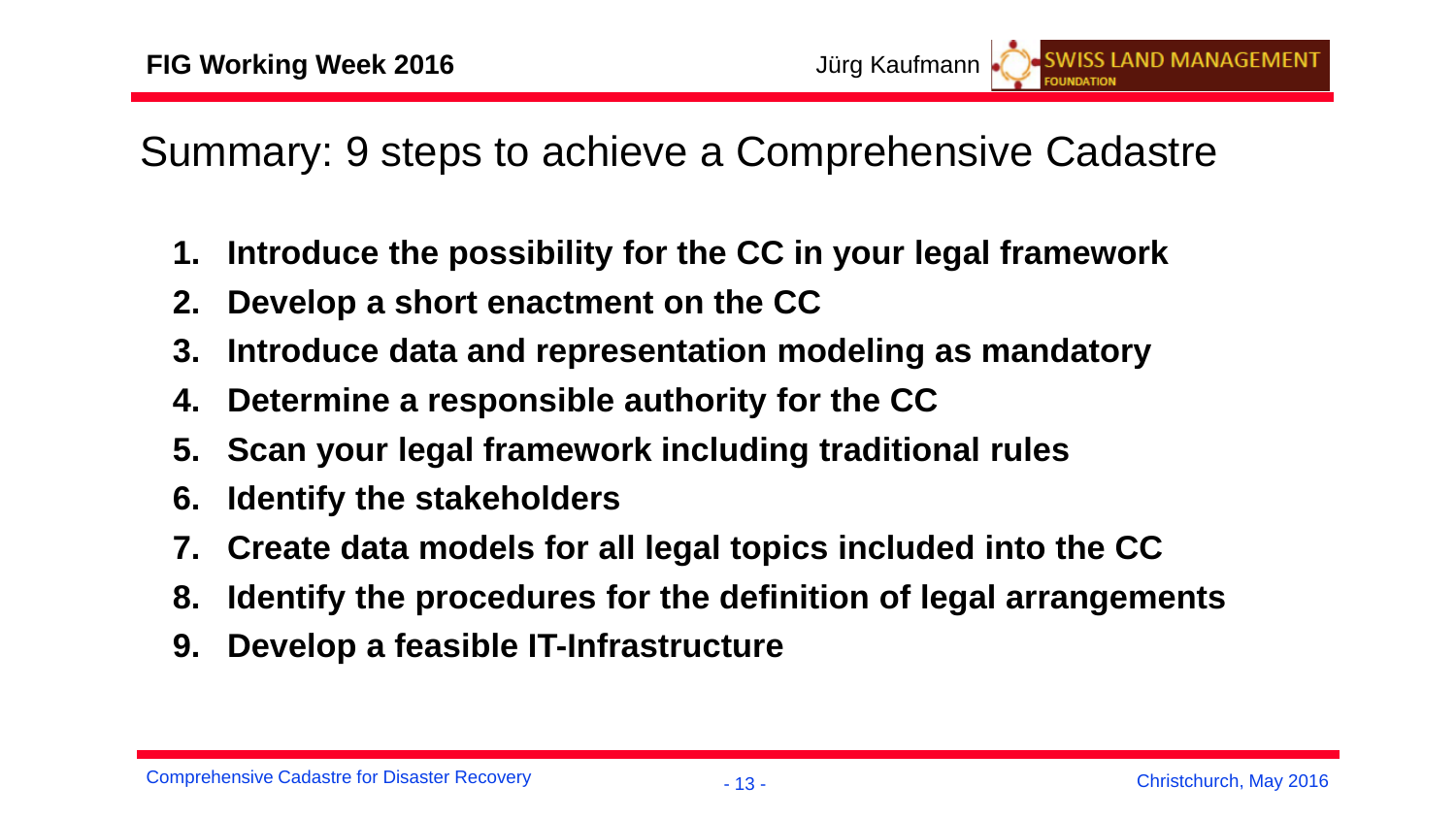**Wisdom Of The Ages to Master the Challenges of the Modern World**

- **Base for the economic development**
- **Regularization of informal legal conditions**
- **Poverty reduction**
- **Prevention from land grabbing**
- **Implementation of Spatially Enabled Societies (SES)**
- **Land consolidation**
- **Better planning**
- **Rapid reaction on changes (technological, societal, catastrophes and conflicts)**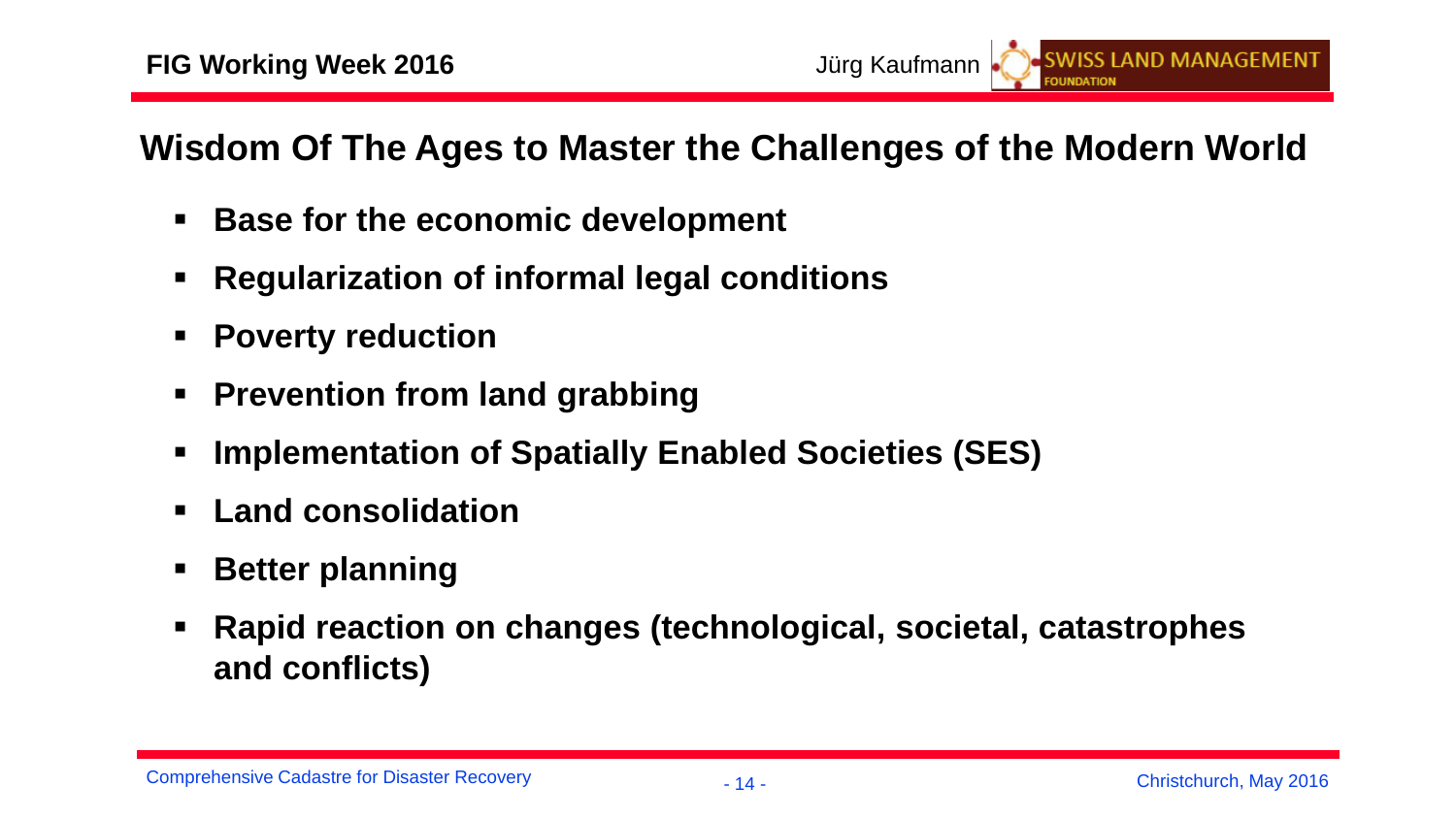## **New Zealand on the way to the Comprehensive Cadastre**



# Cadastre 2034

A 10-20 Year Strategy for developing the cadastral system: Knowing the 'where' of land-related rights

The vision of Cadastre 2034 is for a broader cadastral system that enables people to readily and confidently identify the location and extent of all rights, restrictions and responsibilities related to land and real property.